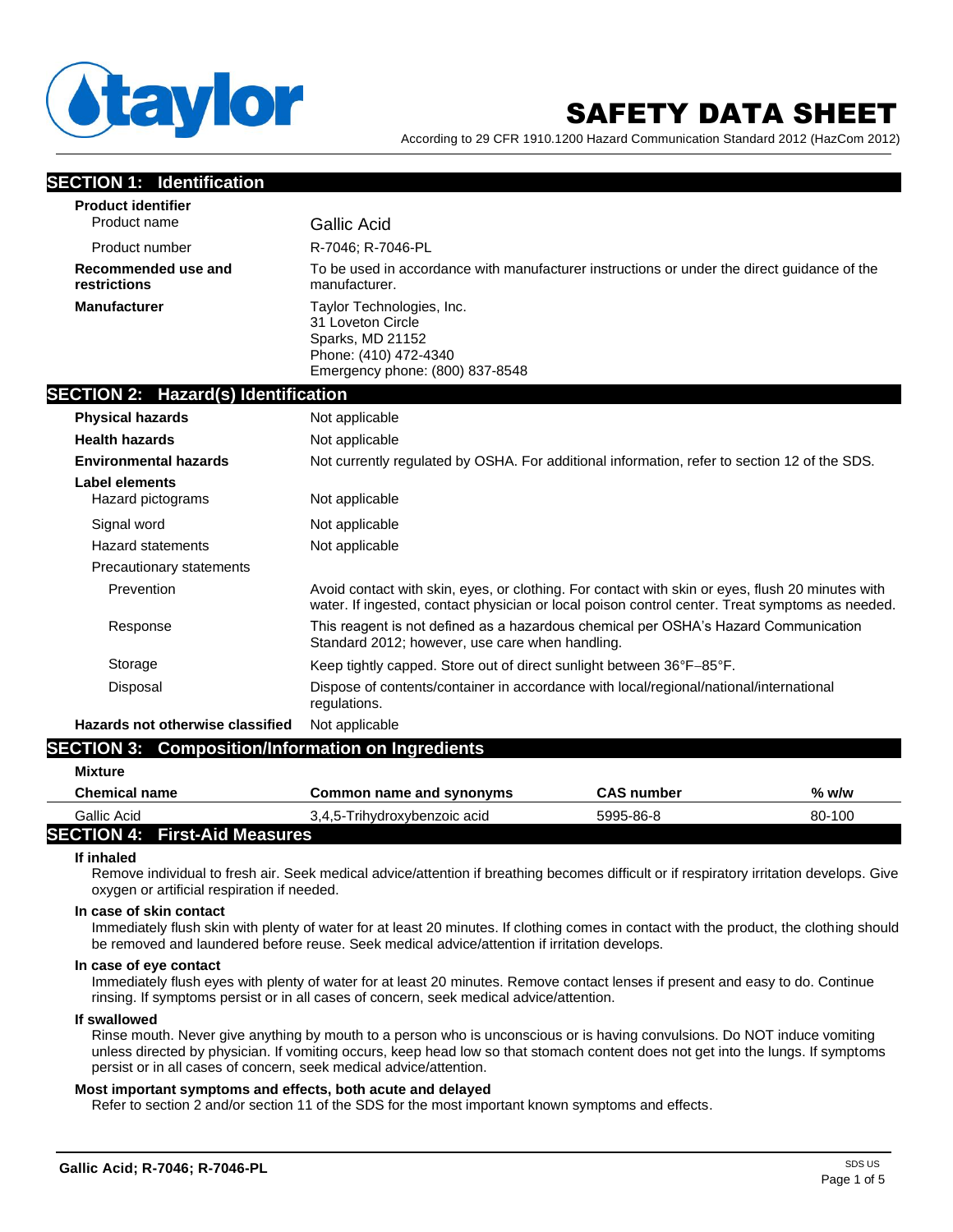#### **Indication of any immediate medical attention and special treatment needed**

Provide general supportive measures and treat symptomatically.

#### **General information**

Ensure medical personnel are aware of the material(s) involved and take precautions to protect themselves.

## **SECTION 5: Firefighting Measures**

| <b>Extinguishing media</b><br>Suitable extinguishing media | Use extinguishing media appropriate for surrounding fire.                                     |
|------------------------------------------------------------|-----------------------------------------------------------------------------------------------|
| Unsuitable extinguishing media                             | Do not use a heavy water stream. Use of heavy stream of water may spread fire.                |
| Specific hazards arising from the substance or mixture     |                                                                                               |
| Fire hazard                                                | Not flammable                                                                                 |
| Explosion hazard                                           | Not explosive                                                                                 |
| Reactivity                                                 | Hazardous reactions will not occur under normal conditions.                                   |
| Hazardous combustion products                              | Carbon oxides. Other irritating fumes and smoke.                                              |
| <b>Advice for firefighters</b>                             |                                                                                               |
| Precautionary measures                                     | Exercise caution when fighting any chemical fire; hazardous fumes will be present.            |
| Firefighting<br>equipment/instructions                     | Use water spray or fog for cooling exposed containers.                                        |
| Protection during firefighting                             | Do not enter fire area without proper protective equipment, including respiratory protection. |
| Other information                                          | Refer to section 9 of the SDS for flammability properties.                                    |

# **SECTION 6: Accidental Release Measures**

# **Personal precautions, protective equipment, and emergency procedures**

Wear appropriate protective equipment and clothing during cleanup. Local authorities should be advised if significant spillages cannot be contained. For personal protective equipment, refer to section 8 of the SDS.

#### **Environmental precautions**

Avoid discharge into drains, watercourses, or onto the ground.

#### **Methods and material for containment and cleaning up**

Dike the spilled material where this is possible. Stop leak if it can be done without risk. Absorb spillage to prevent material damage. Absorb in vermiculite, dry sand or earth, and place into containers. Prevent entry into waterways, sewers, basements, or confined areas. Following product recovery, flush area with water. Never return spills to original containers for reuse. Contaminated absorbent material may pose the same hazards as the spilled product. In the event of a spill or accidental release, notify relevant authorities in accordance with all applicable regulations.

#### **Reference to other sections**

For exposure controls and personal protection, refer to section 8 of the SDS. For waste disposal, refer to section 13 of the SDS.

# **SECTION 7: Handling and Storage**

#### **Personal precautions, protective equipment, and emergency procedures**

Do not breathe mist or vapor. Do not get in eyes, on skin, or on clothing. Do not taste or swallow. Avoid prolonged exposure. Provide adequate ventilation. Wear appropriate personal protective equipment. For personal protective equipment, refer to section 8 of the SDS. Keep away from incompatibles. Observe good industrial hygiene practices. Label containers appropriately.

#### **Conditions for safe storage, including any incompatibilities**

Keep tightly capped. Store out of direct sunlight between 36°F−85°F. Store away from incompatible materials (refer to section 10 of the SDS).

# **SECTION 8: Exposure Controls/Personal Protection**

# **Occupational exposure limits**

#### **US ACGIH Threshold Limit Values**

Not regulated

# **US NIOSH: Pocket Guide to Chemical Hazards**

Not regulated

# **US OSHA Table Z-1 Limits for Air Contaminants (29 CFR 1910.1000)**

Not regulated

#### **Biological limit values**

No biological exposure limits noted for the ingredient(s).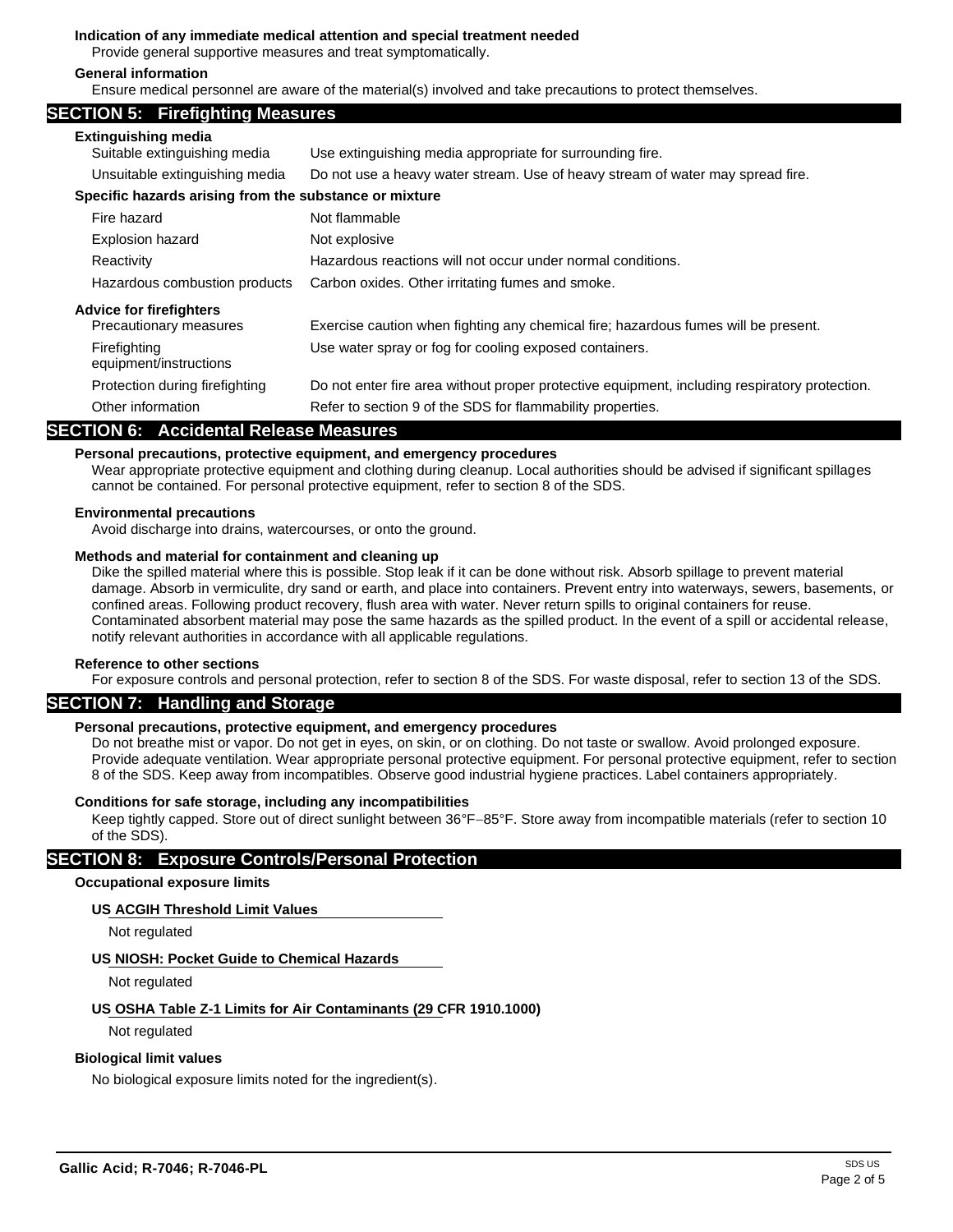# **Exposure controls**

| Appropriate engineering controls | Good general ventilation (typically 10 air changes per hour) should be used. Ventilation rates<br>should be matched to conditions. If applicable, use process enclosures, local exhaust<br>ventilation, or other engineering controls to maintain airborne levels below recommended<br>exposure limits. If exposure limits have not been established, maintain airborne levels to an<br>acceptable level. Eyewash facilities and emergency shower must be available when handling<br>this product. |
|----------------------------------|----------------------------------------------------------------------------------------------------------------------------------------------------------------------------------------------------------------------------------------------------------------------------------------------------------------------------------------------------------------------------------------------------------------------------------------------------------------------------------------------------|
| Personal protective equipment    |                                                                                                                                                                                                                                                                                                                                                                                                                                                                                                    |
| Eye/face protection              | Wear appropriate chemical safety goggles if contact is likely to occur.                                                                                                                                                                                                                                                                                                                                                                                                                            |
| Skin protection                  | Wear appropriate chemical-resistant gloves and clothing if contact is likely to occur.                                                                                                                                                                                                                                                                                                                                                                                                             |
| Body protection                  | Wear appropriate protective clothing if contact is likely to occur.                                                                                                                                                                                                                                                                                                                                                                                                                                |
| Respiratory protection           | In case of insufficient ventilation, wear suitable respiratory equipment. Use a NIOSH/MSHA<br>approved respirator if there is a risk of exposure to dust/fumes at levels exceeding the<br>exposure limits. Advice should be sought from respiratory protection suppliers.                                                                                                                                                                                                                          |

# **SECTION 9: Physical and Chemical Properties**

**Information on basic physical and chemical properties**

| Physical state                             | Solid                      |
|--------------------------------------------|----------------------------|
| Form                                       | Powder                     |
| Color                                      | Off-white                  |
| Odor                                       | Odorless                   |
| Odor threshold                             | No data available          |
| рH                                         | No data available          |
| Evaporation rate                           | No data available          |
| Melting point                              | 410°F (210°C)              |
| Freezing point                             | No data available          |
| Initial boiling point (boiling range)      | No data available          |
| Flash point                                | No data available          |
| Specific gravity                           | No data available          |
| Auto-ignition temperature                  | No data available          |
| Decomposition temperature                  | No data available          |
| Flammability (solid, gas)                  | No data available          |
| <b>Upper Flammability Limit</b>            | No data available          |
| Lower Flammability Limit                   | No data available          |
| Vapor pressure                             | No data available          |
| Vapor density                              | No data available          |
| Solubility                                 | Soluble in all proportions |
| Partition coefficient<br>(n-octanol/water) | No data available          |
| Viscosity                                  | No data available          |
| <b>Explosive properties</b>                | No data available          |
| Oxidizing properties                       | No data available          |
| <b>FION 10: Stability and Reactivity</b>   |                            |

# **SEC**

| <b>Reactivity</b>                            | Hazardous reactions will not occur under normal conditions.                               |
|----------------------------------------------|-------------------------------------------------------------------------------------------|
| <b>Chemical stability</b>                    | Stable under recommended handling and storage conditions (refer to section 7 of the SDS). |
| <b>Possibility of hazardous</b><br>reactions | No dangerous reaction known under conditions of normal use.                               |
| <b>Conditions to avoid</b>                   | Contact with incompatible materials. Do not use in areas without adequate ventilation.    |
| Incompatible materials                       | Alkaline metals.                                                                          |
| <b>Hazardous decomposition</b><br>products   | Hazardous reactions will not occur under normal conditions.                               |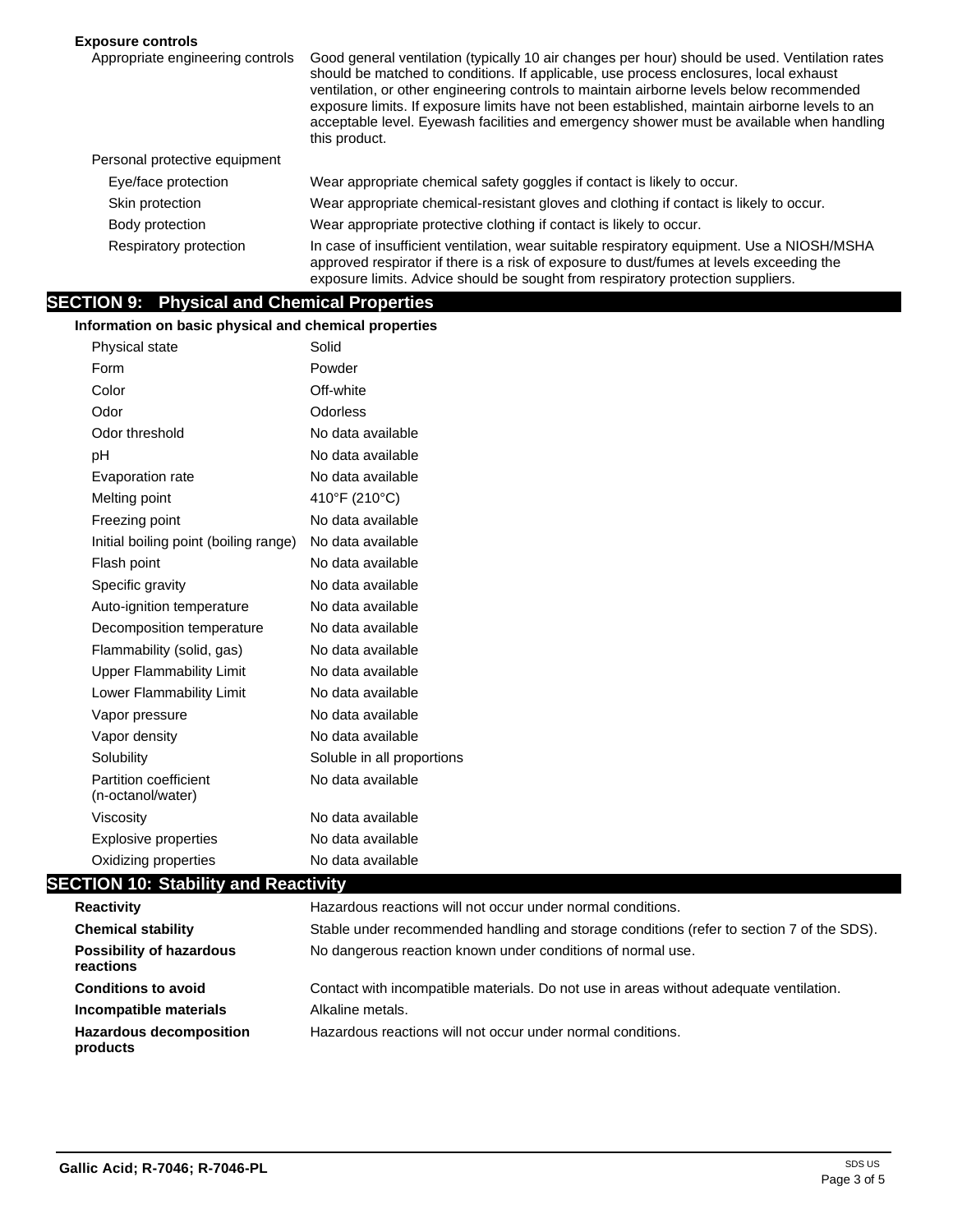# **SECTION 11: Toxicological Information**

| SECTION 11: Toxicological Information<br>Information on toxicological effects                                         |                                                                                                                                                                                                                                                                                                                                                                                       |
|-----------------------------------------------------------------------------------------------------------------------|---------------------------------------------------------------------------------------------------------------------------------------------------------------------------------------------------------------------------------------------------------------------------------------------------------------------------------------------------------------------------------------|
|                                                                                                                       |                                                                                                                                                                                                                                                                                                                                                                                       |
| Likely routes of exposure are skin/eye contact and ingestion.<br><b>Most important</b><br>symptoms/effects, acute and | Direct skin contact may cause slight or mild transient irritation. Symptoms may include redness<br>and itching.                                                                                                                                                                                                                                                                       |
| delayed                                                                                                               | Direct eye contact may cause slight or mild transient irritation. Symptoms may include stinging,<br>tearing, redness, swelling, and blurred vision.                                                                                                                                                                                                                                   |
|                                                                                                                       | Inhalation of mists can cause respiratory irritation. Symptoms may include coughing and<br>breathing difficulties.                                                                                                                                                                                                                                                                    |
|                                                                                                                       | Ingestion may cause gastrointestinal irritation, nausea, vomiting, and diarrhea.                                                                                                                                                                                                                                                                                                      |
| <b>Acute toxicity</b>                                                                                                 | This product is not classified as an acute toxicity hazard.                                                                                                                                                                                                                                                                                                                           |
| <b>Skin corrosion/irritation</b>                                                                                      | No data available                                                                                                                                                                                                                                                                                                                                                                     |
| Serious eye damage/eye irritation No data available                                                                   |                                                                                                                                                                                                                                                                                                                                                                                       |
| <b>Respiratory sensitization</b>                                                                                      | No data available                                                                                                                                                                                                                                                                                                                                                                     |
| <b>Skin sensitization</b>                                                                                             | No data available                                                                                                                                                                                                                                                                                                                                                                     |
| <b>Germ cell mutagenicity</b>                                                                                         | No data available                                                                                                                                                                                                                                                                                                                                                                     |
| Carcinogenicity                                                                                                       |                                                                                                                                                                                                                                                                                                                                                                                       |
| <b>IARC Monographs. Overall Evaluation of Carcinogenicity</b>                                                         |                                                                                                                                                                                                                                                                                                                                                                                       |
| Not regulated                                                                                                         |                                                                                                                                                                                                                                                                                                                                                                                       |
|                                                                                                                       | OSHA Specifically Regulated Substances (29 CFR 1910.1001-1096)                                                                                                                                                                                                                                                                                                                        |
| Not regulated                                                                                                         |                                                                                                                                                                                                                                                                                                                                                                                       |
| US National Toxicology Program (NTP) Report on Carcinogens                                                            |                                                                                                                                                                                                                                                                                                                                                                                       |
| Not regulated                                                                                                         |                                                                                                                                                                                                                                                                                                                                                                                       |
| <b>Reproductive toxicity</b>                                                                                          | No data available                                                                                                                                                                                                                                                                                                                                                                     |
| Specific target organ toxicity<br>(single exposure)                                                                   | No data available                                                                                                                                                                                                                                                                                                                                                                     |
| Specific target organ toxicity<br>(repeated exposure)                                                                 | No data available                                                                                                                                                                                                                                                                                                                                                                     |
| <b>Aspiration hazard</b>                                                                                              | No data available                                                                                                                                                                                                                                                                                                                                                                     |
| <b>SECTION 12: Ecological Information</b>                                                                             |                                                                                                                                                                                                                                                                                                                                                                                       |
| <b>Ecotoxicity</b>                                                                                                    | This product is not classified as environmentally hazardous.                                                                                                                                                                                                                                                                                                                          |
| <b>Persistence and degradability</b>                                                                                  | No data available                                                                                                                                                                                                                                                                                                                                                                     |
| <b>Bioaccumulative potential</b>                                                                                      | No data available                                                                                                                                                                                                                                                                                                                                                                     |
| <b>Mobility in soil</b>                                                                                               | No data available                                                                                                                                                                                                                                                                                                                                                                     |
| Other adverse effects                                                                                                 | Large or frequent spills can have a harmful or damaging effect on the environment.                                                                                                                                                                                                                                                                                                    |
| <b>SECTION 13: Disposal Considerations</b>                                                                            |                                                                                                                                                                                                                                                                                                                                                                                       |
|                                                                                                                       | Collect and reclaim or dispose of in sealed containers at a licensed waste disposal site. Since emptied containers may retain product<br>residue, follow label warnings even after container is emptied. This material and its container must be disposed of in a safe manner.<br>Dispose of contents/container in accordance with local/regional/national/international regulations. |
| <b>SECTION 14: Transport Information</b>                                                                              |                                                                                                                                                                                                                                                                                                                                                                                       |
| <b>DOT</b>                                                                                                            | Not regulated as dangerous goods                                                                                                                                                                                                                                                                                                                                                      |
| <b>IATA</b>                                                                                                           | Not regulated as dangerous goods                                                                                                                                                                                                                                                                                                                                                      |
| <b>IMDG</b>                                                                                                           | Not regulated as dangerous goods                                                                                                                                                                                                                                                                                                                                                      |

# **SECTION 15: Regulatory Information**

# **US federal regulations**

**CERCLA Hazardous Substance (40 CFR 302.4)**

Not regulated

# **SARA 302 Extremely Hazardous Substance (40 CFR 355 Appendices A / B)**

Not regulated